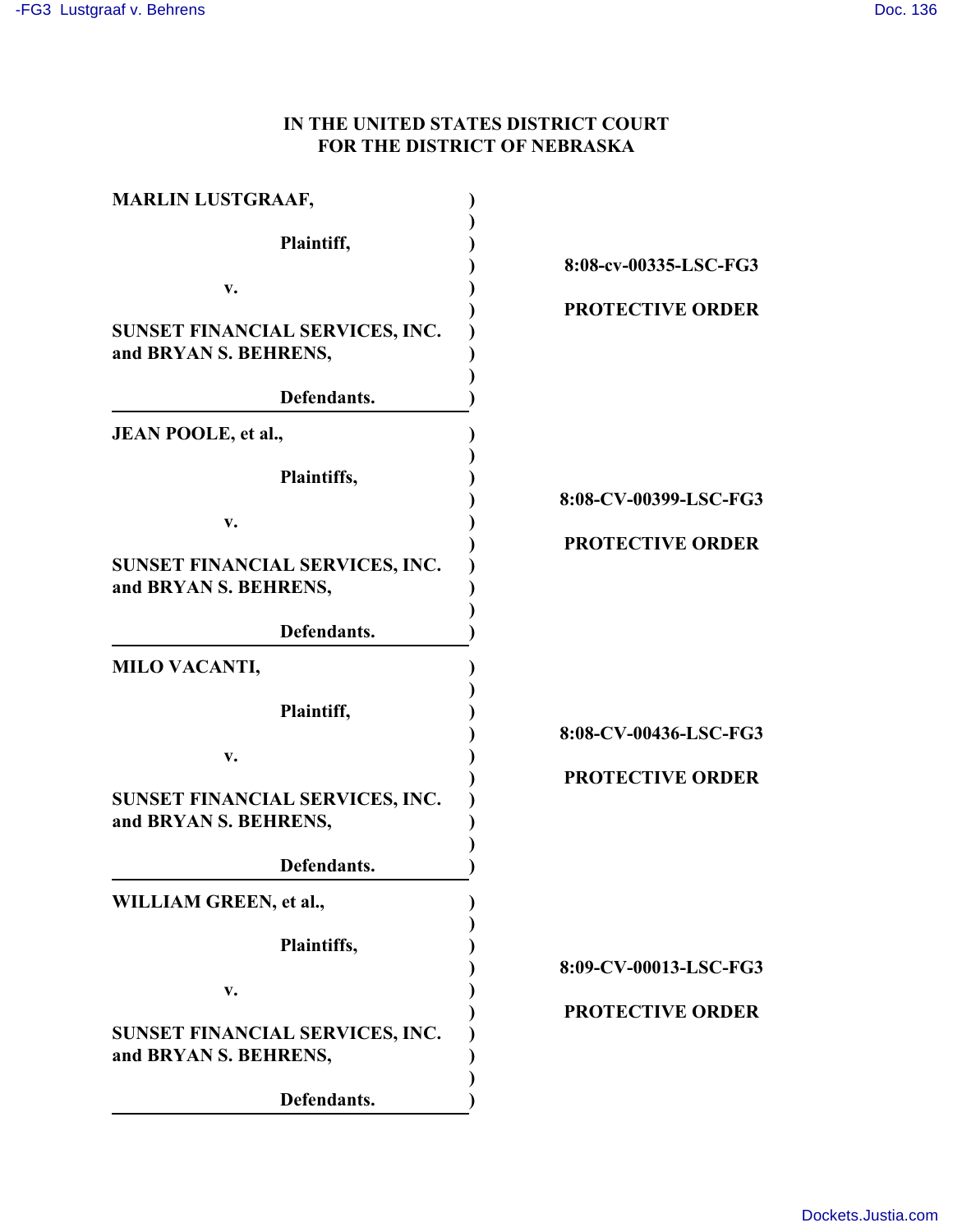| <b>MILO VACANTI,</b>            |  |
|---------------------------------|--|
| Plaintiff,                      |  |
| VS.                             |  |
| SUNSET FINANCIAL SERVICES, INC. |  |
| and BRYAN S. BEHRENS,           |  |
| Defendants.                     |  |

# **8:09-CV-00044-LSC-FG3 PROTECTIVE ORDER**

The Court finds that discovery in the cases listed in the caption of this Order (hereinafter collectively referred to for purposes of this Order only as "this lawsuit") may involve the production by all PARTIES of personal, technical, business, or financial information that may be of a proprietary and/or confidential nature, or confidential information that pertains to a third party. Accordingly, pursuant to Fed. R. Civ. P. 26(c),

#### **IT IS ORDERED:**

#### 1. Definitions:

(a) The term "PARTY" means any party to one or more ofthe cases listed above in this Order.

(b) The term "PERSON" means any natural person, corporation, partnership, sole proprietorship, group, association, organization, business entity, governmental body, or agency.

(c) The term "DISCOVERY MATERIAL" means all documents, depositions, interrogatory responses, responses to requests for admissions, affidavits, exhibits, pleadings, briefs, memoranda, transcripts, testimony, and any other information (including electronically stored information) and tangible materials that may be made available for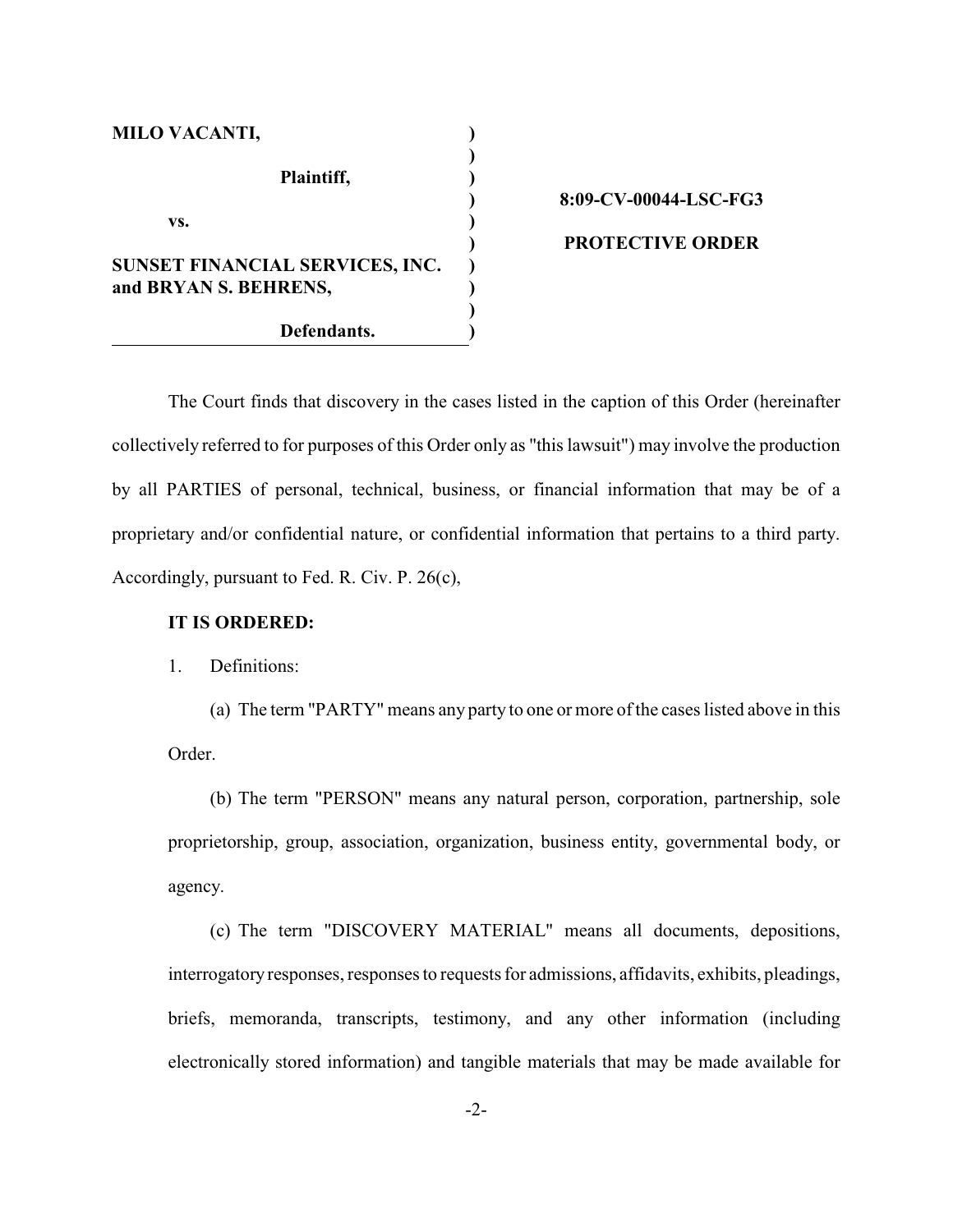inspection, produced, given, submitted to the Court, or exchanged by and among the PARTIES or produced by non-parties in response to subpoena. DISCOVERY MATERIAL includes, but is not limited to, CONFIDENTIAL DISCOVERY MATERIAL, as defined below.

(d) The terms "CONFIDENTIAL" and "CONFIDENTIAL DISCOVERY MATERIAL" mean any DISCOVERY MATERIAL that has been designated "CONFIDENTIAL" by any PARTY or PRODUCING PERSON.

(e) The term "DISCLOSE" or "DISCLOSURE" means to show, give, make available, or communicate in any fashion to any PERSON any portion of any DISCOVERY MATERIAL.

(f) The term "DOCUMENT" has the widest meaning accorded to it under the Federal Rules of Civil Procedure and the case law construing them.

(g) The term "PRODUCING PERSON" means any PERSON who produces or supplies any DISCOVERY MATERIAL, and any PERSON who generated, has rights in, or has an interest in any DISCOVERY MATERIAL. It includes PARTIES doing so and non-parties doing so in response to a subpoena.

(h) The term "RECEIVING PERSON" means any PERSON to whom DISCOVERY MATERIAL is DISCLOSED by a PRODUCING PERSON in response to any discovery method.

(i) The term "PROTECTIVE ORDER" means this Order. This PROTECTIVE ORDER governs the handling of all DISCOVERY MATERIAL, whether such DISCOVERY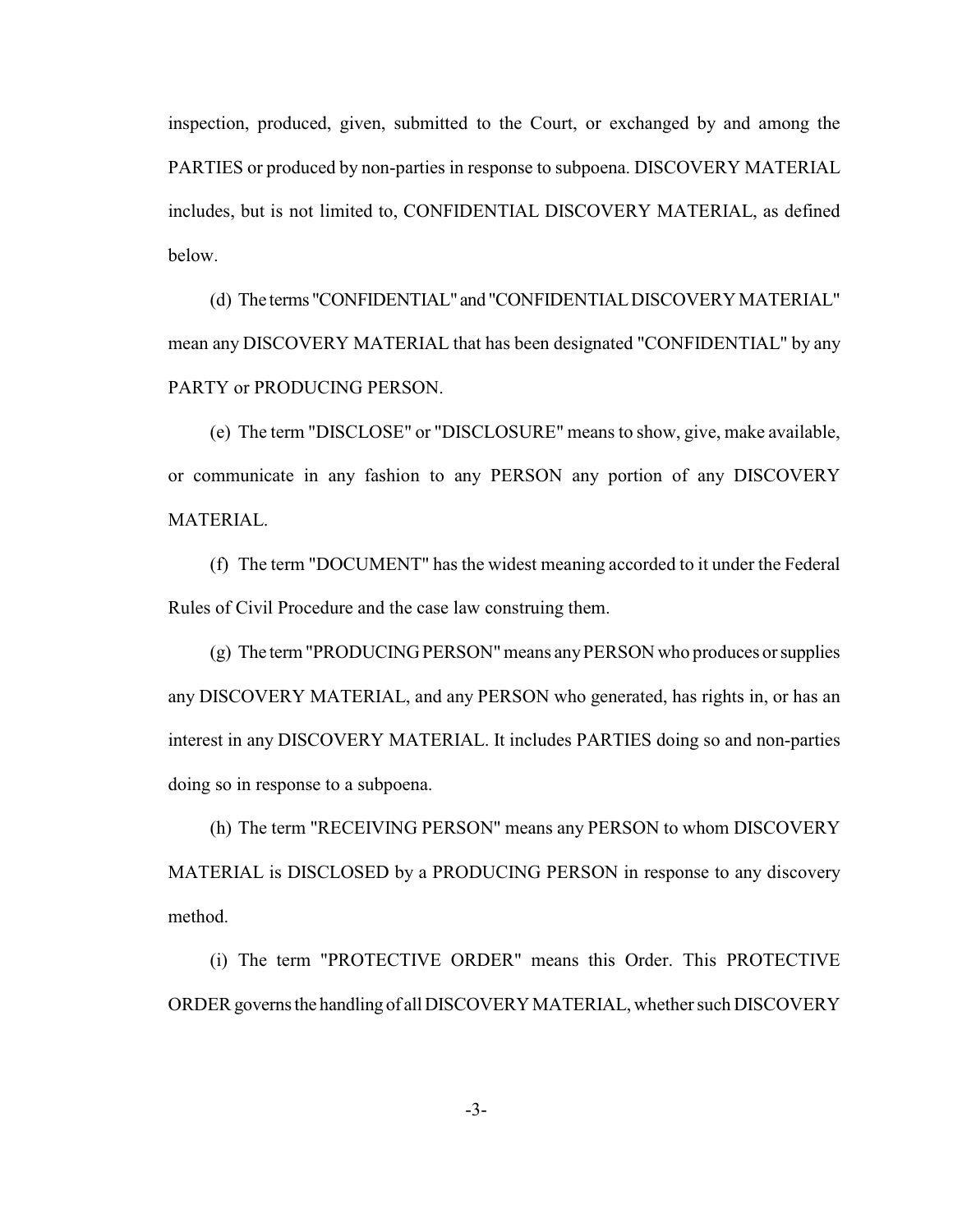MATERIAL was produced or submitted to the Court or exchanged among the PARTIES prior to or after the entry of this PROTECTIVE ORDER.

2. Any PRODUCING PERSON may, in good faith, designate deposition testimony, documents (including without limitation electronically stored information), written discovery responses, tangible things or other DISCOVERY MATERIAL as "CONFIDENTIAL" by following the procedures listed below in this Order. Except as outlined below, all items designated as CONFIDENTIAL shall be used by the RECEIVING PERSON only in the preparation for, and conduct in, this lawsuit, and not for any other purpose, including but not limited to a business or commercial purpose or use in a different lawsuit.

3. Any DISCOVERY MATERIAL designated as CONFIDENTIAL, or a portion or summary of the item, or any information contained in the DISCOVERY MATERIAL, shall not be given, shown, disclosed or communicated by the RECEIVING PERSON, in any way, to any person or entity other than (a) the individual attorneys of record for the PARTIES to this lawsuit, and the staff and other lawyers at their law firms necessarily involved in the conduct of this litigation; (b) the PARTIES to this lawsuit and their officers, directors, and employees who have need for such information for purposes of this litigation; (c) non-testifying experts; (d) experts retained by a PARTY to this lawsuit to assist in preparing for and conducting this lawsuit and who are disclosed to all attorneys of record in this lawsuit; (e) during deposition, trial, or in preparation for deposition or trial, to any deposition or trial witness where necessary to such witnesses' testimony; and (f) the Court, jury, Court personnel, Court Reporters, and similar personnel.

4. If DISCOVERY MATERIAL designated as CONFIDENTIAL by the PRODUCING PERSON is given, shown, disclosed, or communicated by the RECEIVING PERSON to PERSONS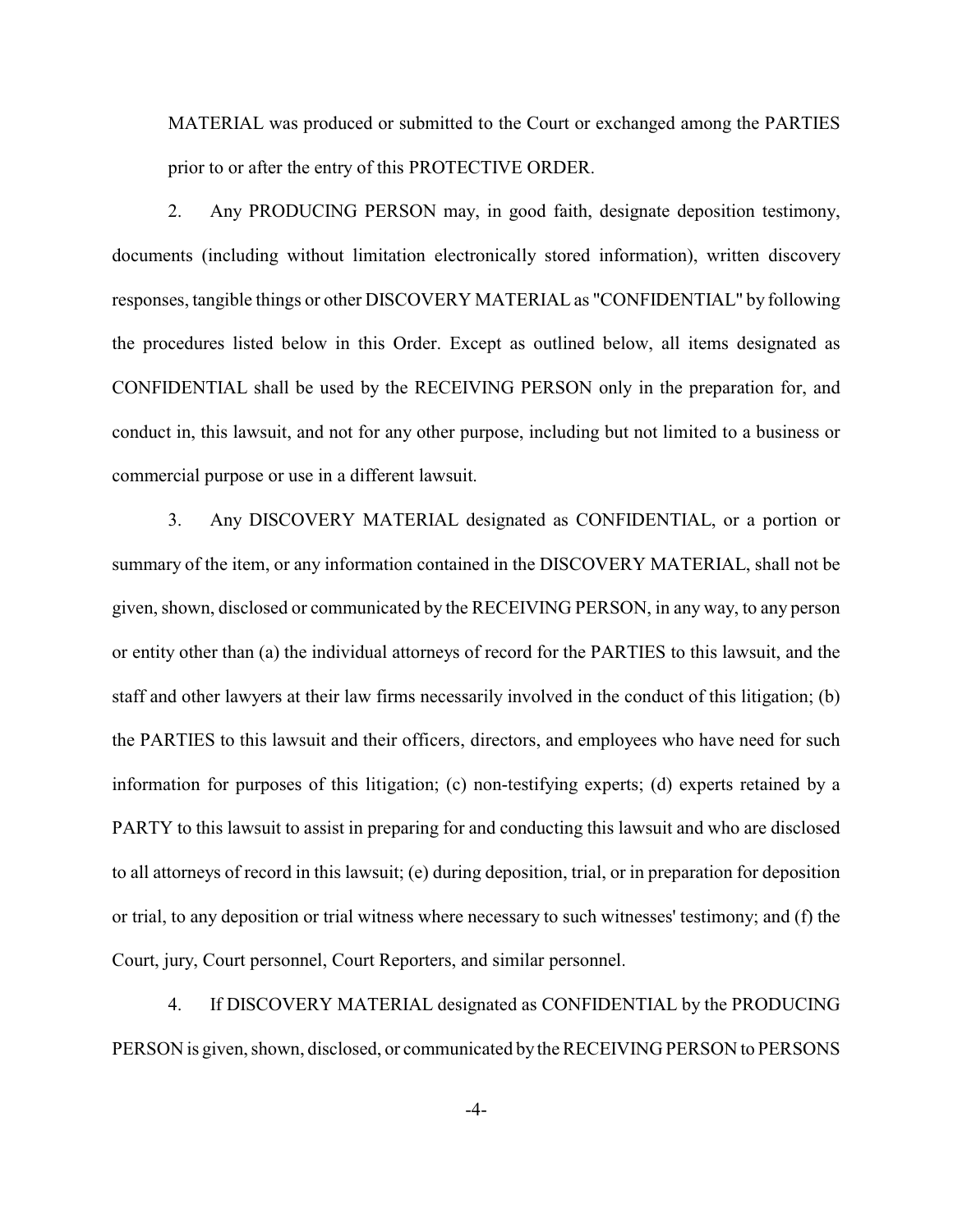falling within categories (b), (c), (d), or (e) of paragraph (3) above, any such PERSON shall execute Exhibit A to this Order before receiving those documents or that information. All PARTIES shall be bound by this PROTECTIVE ORDER regardless of whether they sign Exhibit A hereto. Counsel for the RECEIVING PERSON shall maintain the original of each Exhibit A executed pursuant to this PROTECTIVE ORDER.

5. The RECEIVING PERSON shall secure the prompt return of all CONFIDENTIAL DISCOVERY MATERIAL from the expert or other PERSON listed in categories (b), (c), (d), and (e) from paragraph (3) above receiving information produced by another PARTY (or non-party responding to a subpoena) when the use of such items by the expert or other PERSON is no longer required in this lawsuit.

6. Any document(s) filed with the Court that quotes, refers to, attaches, or otherwise includes the contents of any CONFIDENTIAL DISCOVERY MATERIAL (including but not limited to a brief or a memorandum) shall be filed as a Restricted Document that, pursuant to the Court's CM/ECF procedures, can only be accessed by counsel for the PARTIES and by the Court. See NECivR 5.0.3(c). This Order constitutes authorization for those filings to be made as Restricted Filings without any further leave of Court needed.

7. The designation of any DISCOVERY MATERIAL as CONFIDENTIAL by a PARTY (or a non-party responding to a subpoena) shall not be construed as an admission by the RECEIVING PERSON that the DISCOVERY MATERIAL is confidential. Furthermore, the terms of this Protective Order do not address or affect the ultimate admissibility of particular DISCOVERY MATERIAL designated by a PARTY as CONFIDENTIAL.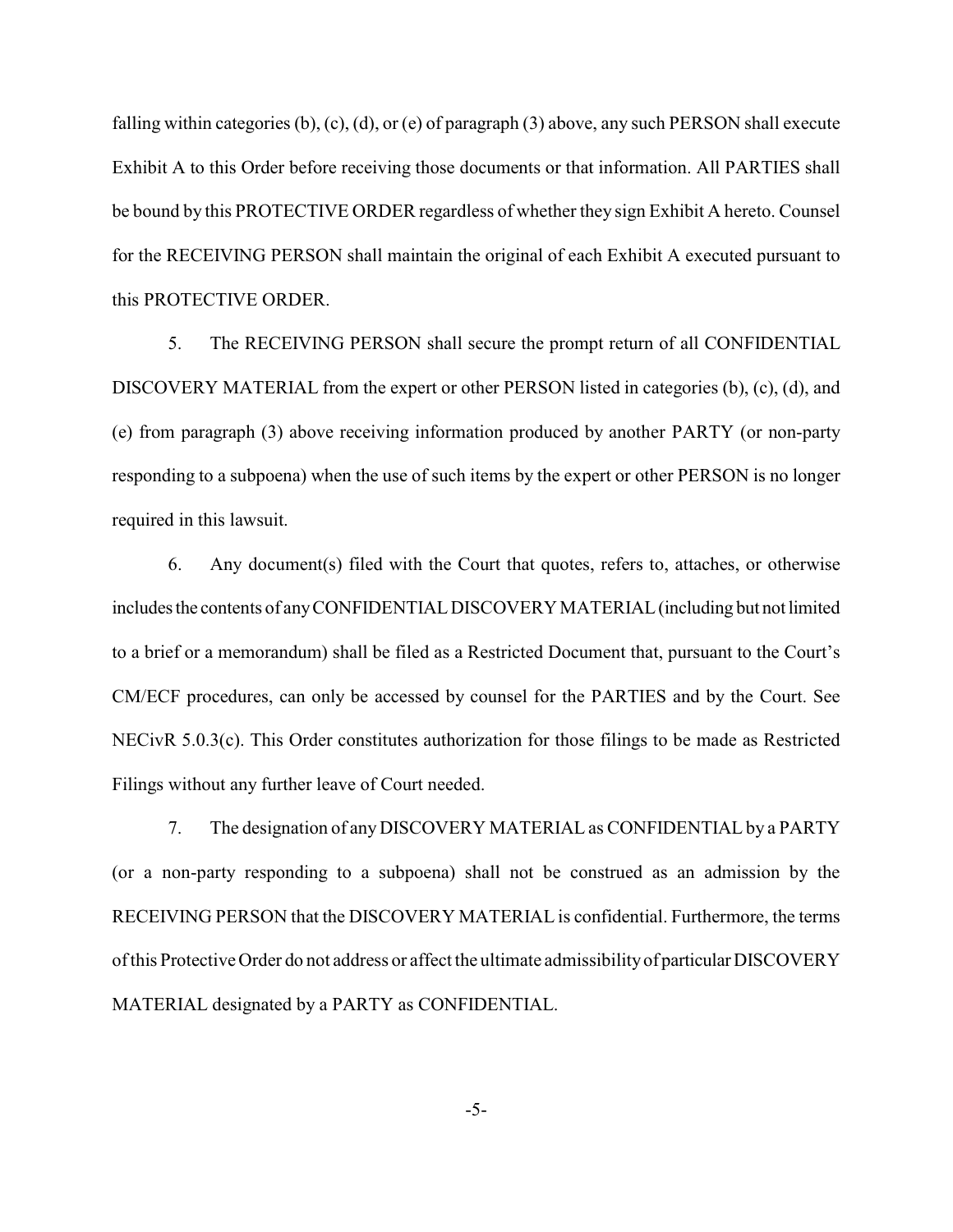8. This PROTECTIVE ORDER does not affect the ability of the PRODUCING PERSON to pose objections to discovery requests or subpoenas, or to pose objections at trial. Nor shall the act of designating any DISCOVERY MATERIAL as CONFIDENTIAL bind any PARTY to any particular legal position.

9. The production of DISCOVERY MATERIAL in response to requests propounded in this lawsuit pursuant to the Federal Rules of Civil Procedure shall not constitute a waiver of any legal protections afforded such information as a trade secret or confidential information.

10. At the conclusion of this lawsuit, all original and reproductions of DISCOVERY MATERIAL designated as CONFIDENTIAL shall be returned to the PRODUCING PERSON. The PARTIES further agree that they are subject to the continuing jurisdiction of the Court to enforce this PROTECTIVE ORDER. The provisions of this PROTECTIVE ORDER, absent written permission of the PRODUCING PERSON or further order of the Court, will continue to be binding throughout and after the conclusion of this Lawsuit. Any PARTY may seek leave to reopen the case to enforce the PROTECTIVE ORDER after this lawsuit is terminated.

11. If the PARTIES have previously produced documents or other information to each other, they can designate those documents, information, or other DISCOVERY MATERIAL as CONFIDENTIAL pursuant to this PROTECTIVE ORDER, and the RECEIVING PERSON shall treat it as CONFIDENTIAL starting with the date of that designation being received. In addition, any failure to designate documents, information, or other DISCOVERY MATERIAL as CONFIDENTIAL at the time of production does not constitute a waiver of such a claim. The designation of CONFIDENTIAL can be made before or after production, and the RECEIVING PERSON shall treat the production as CONFIDENTIAL from the date of the designation.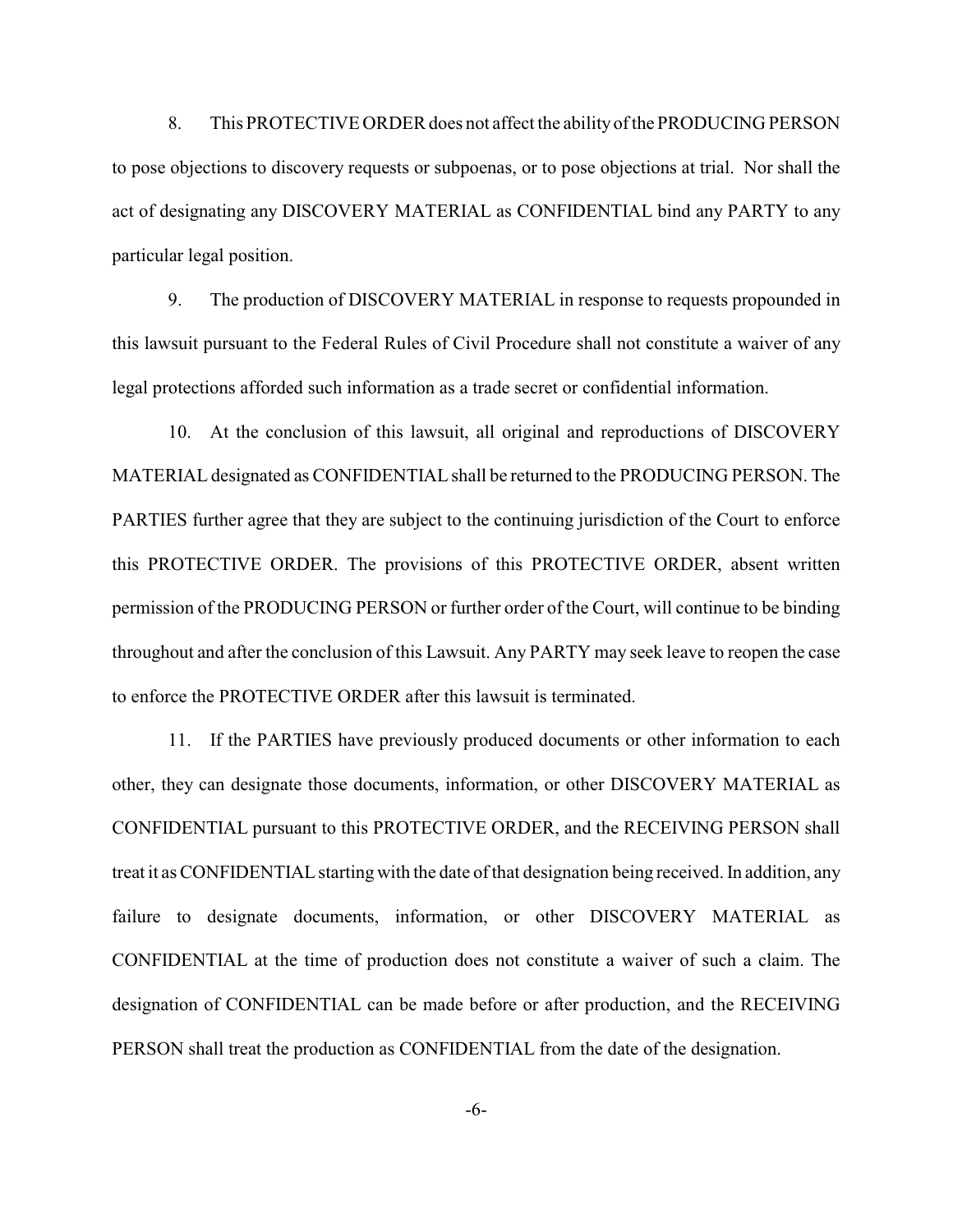12. If the RECEIVING PERSON objects to the designation of DISCOVERY MATERIAL as CONFIDENTIAL, the RECEIVING PERSON shall raise the issue to the PRODUCING PERSON in an effort to resolve any dispute concerning the designation. If they cannot reach an agreement as to the CONFIDENTIAL designation of such DISCOVERY MATERIAL, the RECEIVING PERSON may make the appropriate motion to the Court to resolve the issue.

13. Any PARTY may file a motion requesting that the Court rule on the application, interpretation, or modification, of any of the terms of this PROTECTIVE ORDER.

14. If any RECEIVING PERSON is subpoenaed in another action or proceeding or is served with a document demand, document request, or compulsory process, including by a governmental agency, and such demand, request, subpoena or process seeks DISCOVERY MATERIAL that was designated as CONFIDENTIAL by someone other than the RECEIVING PERSON, the RECEIVING PERSON will (a) as soon as practicable by hand, facsimile transmission, or electronic mail transmission advise counsel for the PRODUCING PERSON of the subpoena or demand by a written notice that includes a copy of the subpoena, request, or demand; (b) object to the production of such CONFIDENTIAL DISCOVERY MATERIAL on the grounds of the existence ofthe PROTECTIVE ORDER, and otherwise cooperate to the extent reasonablynecessary to permit the PRODUCING PERSON to seek to quash or modify the subpoena, request, or demand; and (c) not DISCLOSE the CONFIDENTIAL documents or information until the PRODUCING PERSON consents in writing or the RECEIVING PERSON is required by Court Order to DISCLOSE or produce such CONFIDENTIAL DISCOVERY MATERIAL.

15. Pursuant to Federal Rule of Evidence 502, the inadvertent production or disclosure of any document, information, or other DISCOVERY MATERIAL by a PARTY or non-party

-7-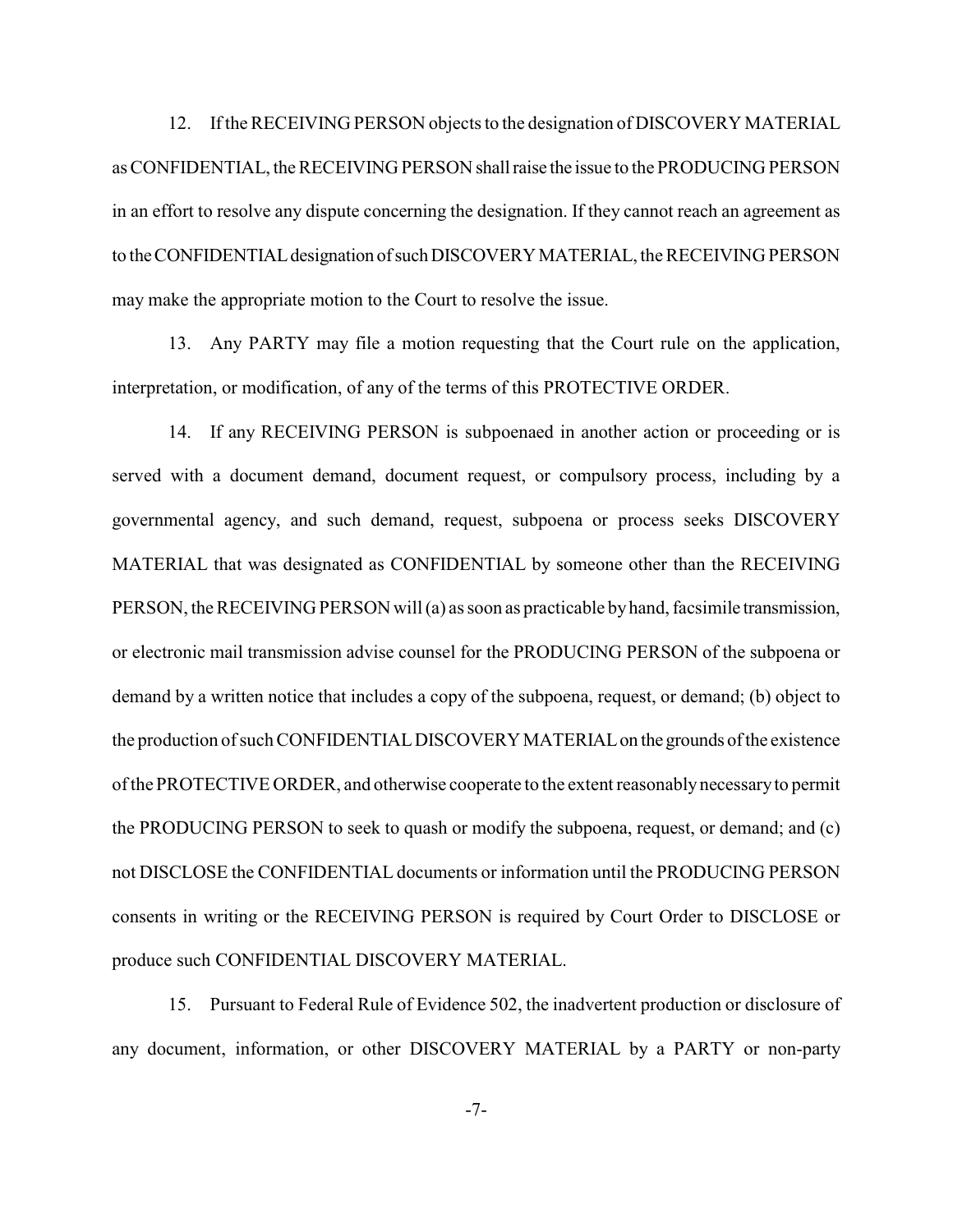PRODUCING PERSON shall not constitute a waiver of the attorney-client privilege or work product immunity if, within a reasonable period of time after recognizing that privileged information has been produced or disclosed, the PARTY or non-party PRODUCING PERSON sends to each PARTY in this lawsuit a request for return of any such inadvertently produced documents, information, or other DISCOVERY MATERIAL. Upon receiving such a request, the other PARTIES shall promptly return to the PARTY or non-party that produced the documents, information or other DISCOVERY MATERIAL all copies of such documents, information or other DISCOVERY MATERIAL, or shall promptly confirm in writing that all electronic copies of the documents, information, or other DISCOVERY MATERIAL have been deleted from electronic records and all paper copies of the documents, information, or other DISCOVERY MATERIAL have been destroyed. The other PARTIES shall not utilize those documents, information, or other DISCOVERY MATERIAL for any purpose, provided, however, that this Order shall not preclude the other PARTIES from making a motion to compel production of the returned document, information, or other DISCOVERY MATERIAL on a basis other than a waiver or estoppel premised on the inadvertent production. The PARTY or non-party that produced the documents, information, or other DISCOVERY MATERIAL shall retain copies thereof for further disposition during the course of this lawsuit.

16. Documents and testimony shall be designated as CONFIDENTIAL in the following manner:

(a) With regard to documents, the designation of CONFIDENTIAL shall be stamped in a legible manner on each page of each document, or the documents shall be identified as CONFIDENTIAL in a written or electronic communication to opposing counsel at or before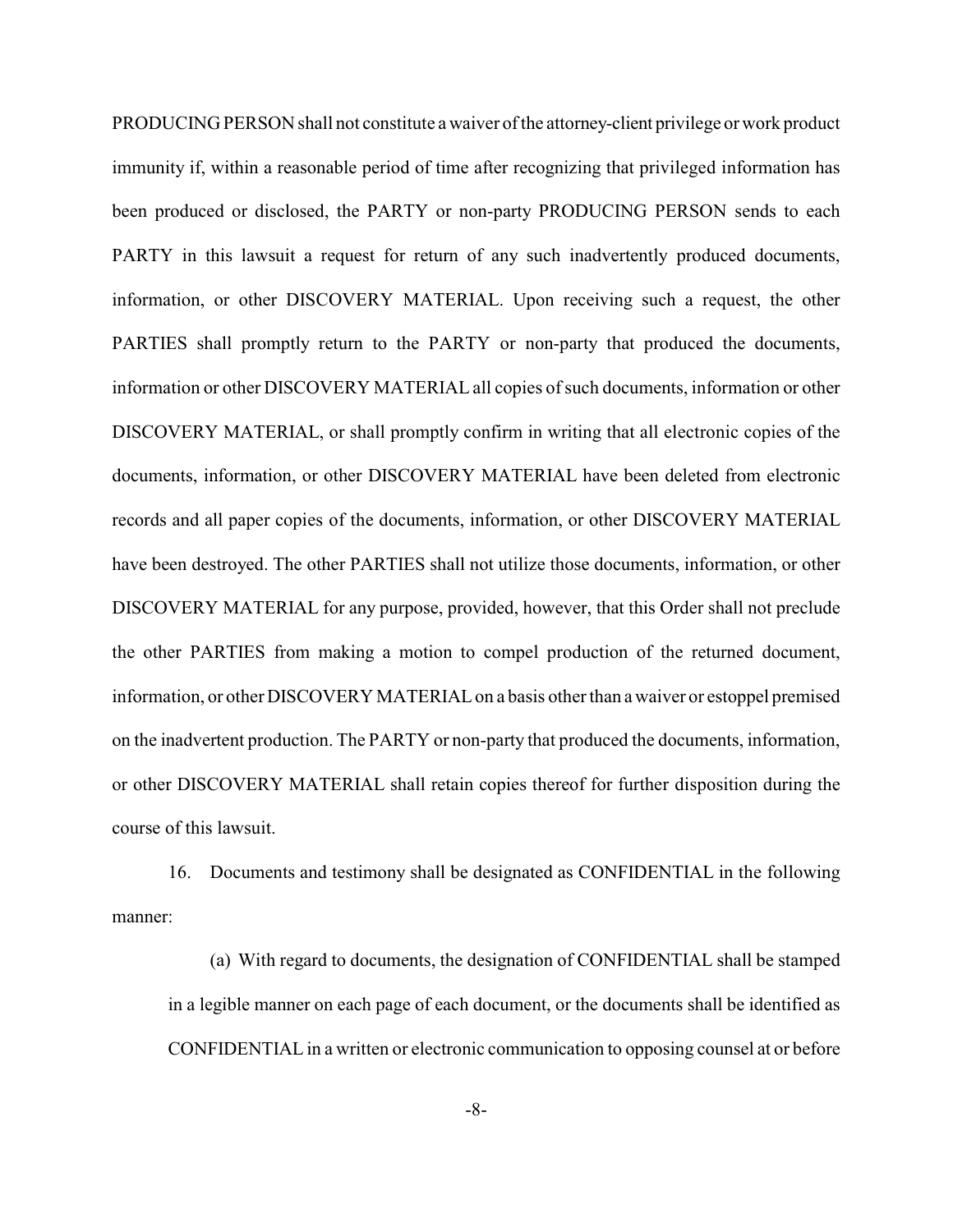the time when the documents are produced. In lieu of marking the original of the documents, the PARTY or other PRODUCING PERSON may mark the copies that are produced or exchanged.

(b) With regard to testimony, the testifying witness (or his or her counsel) or any PARTY may announce on the record the beginning and end of such testimony to indicate its CONFIDENTIAL nature pursuant hereto. Alternatively, the testifying witness (or his or her counsel) or any PARTY may designate the beginning and end of the CONFIDENTIAL testimony on the errata sheet or by any other written notification to the PARTIES to this lawsuit within thirty (30) days after receipt of a copy of the transcript from the court reporter. Until that thirty (30) day period expires, all deposition transcripts shall be treated as CONFIDENTIAL.

(c) With regard to electronically stored information or other information that is not contained in testimony and is not amenable to stamping, the PRODUCING PERSON may designate all or a portion of that information as CONFIDENTIAL in any separate written or electronic communication to opposing counsel or by placing the word CONFIDENTIAL on any disc or other media containing the information, and all such CONFIDENTIAL information will be treated as so designated for all purposes under this Order. Said designation shall be made simultaneouslywith the production or disclosure of the designated information. Any hard copies generated from media designated as CONFIDENTIAL for purposes of this Order shall be treated in the same way they would be treated under this Order if they were originally produced in hard copy. Any PARTY printing hard copies from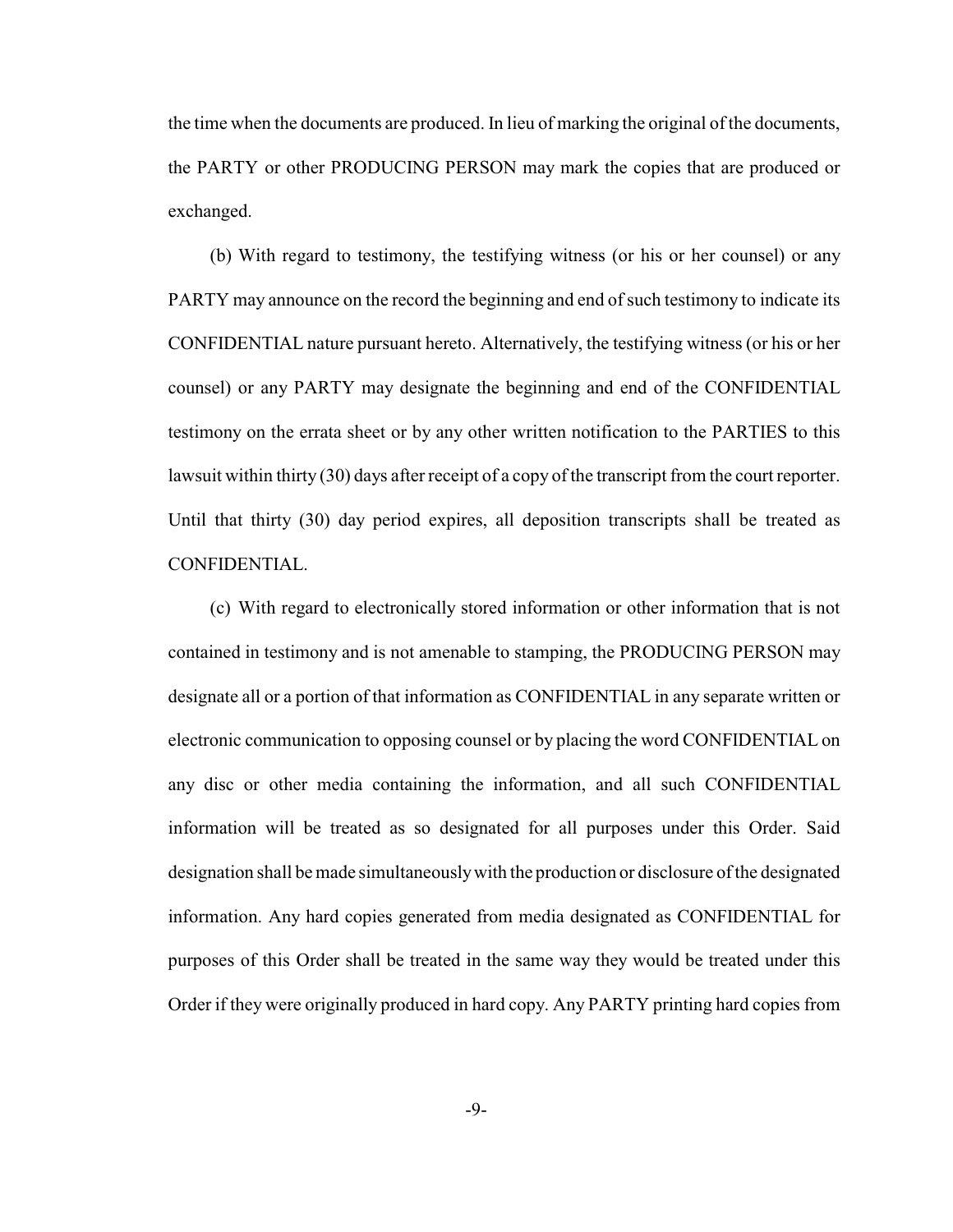that media shall mark the hard copies in the manner that hard copy documents should be marked to designate them as CONFIDENTIAL under this Order.

17. No statement, testimony, or reference of any kind shall be made to the jury by the PARTIES, their counsel or their witnesses regarding this PROTECTIVE ORDER, its contents, its existence, or any matter related thereto.

18. This Order shall not govern the use of documents or information at trial. The parties and the Court shall address that topic at the Final Pretrial Conference.

19. This Order shall not govern the use of documents or information on appeal. The parties shall address that topic to the United States Court of Appeals for the Eighth Circuit in connection with the conduct of any appeal.

20. The PARTIES agree to be bound by, and are entitled to rely upon, the terms of this PROTECTIVE ORDER once a copy of it has been signed by the PARTIES' counsel, whether or not the PROTECTIVE ORDER has been signed or entered by the Court. Moreover, the PARTIES are bound by this PROTECTIVE ORDER once entered by the Court, regardless of whether their counsel has signed a copy of this PROTECTIVE ORDER.

21. In the event that any additional PARTY is added to this lawsuit, each additional PARTY shall be governed by this PROTECTIVE ORDER.

22. The PARTIES to this ACTION agree that the production of any DISCOVERY MATERIAL by any non-party to the ACTION will be subject to and governed by the terms of this PROTECTIVE ORDER, provided that the non-party agrees in writing to be bound by the terms of the PROTECTIVE ORDER. Each PARTY may designate as "CONFIDENTIAL" any DISCOVERY MATERIAL produced by a third partywhich relates to that PARTY and which that PARTY believes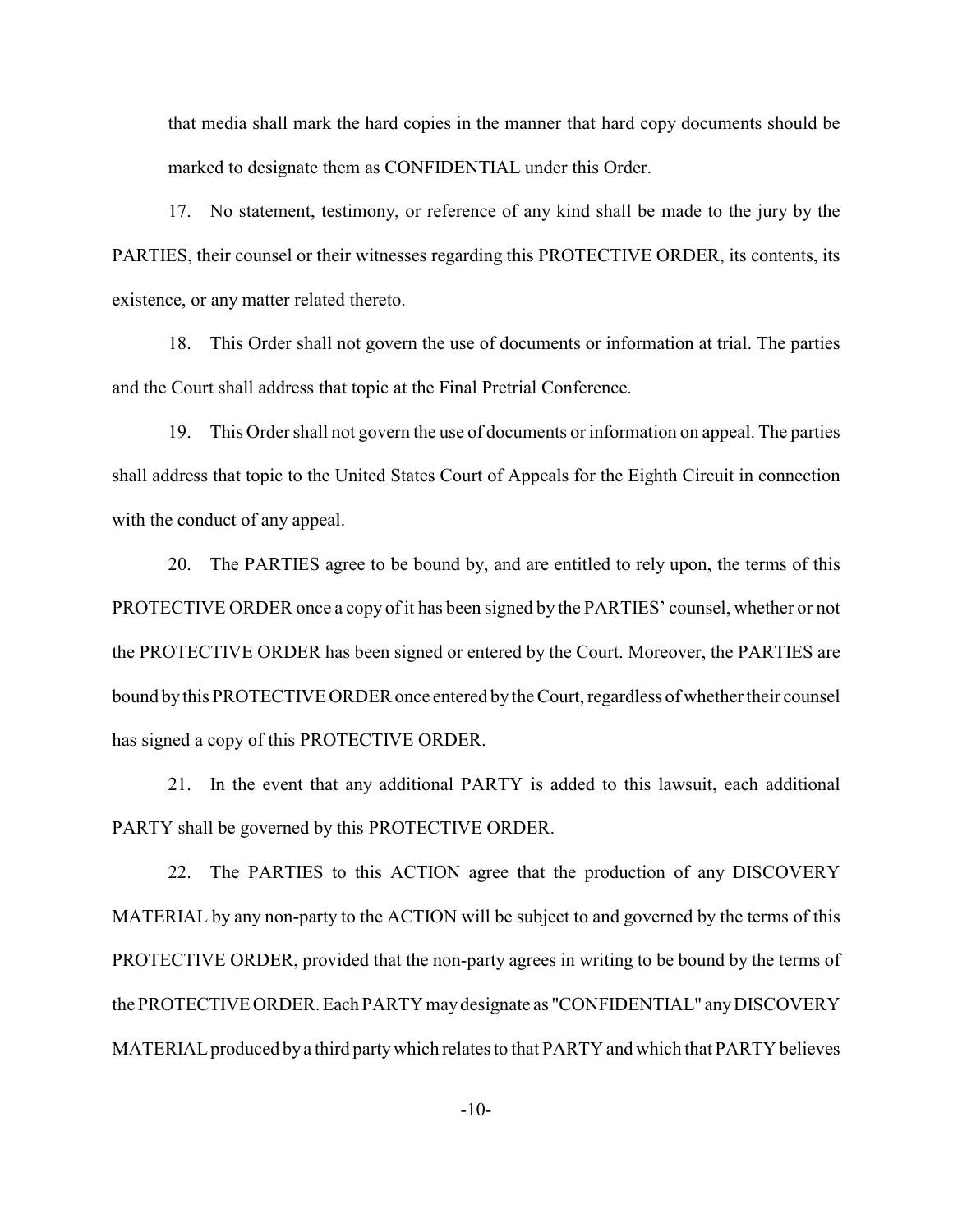in good faith to contain trade secrets, confidential or proprietary business or commercial information, or other information of a personal or non-public nature. Each PARTY may designate as privileged any DISCOVERY MATERIAL produced by a third party which a PARTY believes in good faith should have been withheld from production on grounds of an attorney-client privilege held by that PARTY. Upon written notice by the PARTY claiming an attorney-client privilege with respect to DISCOVERY MATERIAL produced by a third party, each RECEIVING PERSON will make no further use of such DISCOVERY MATERIAL, will have ten days to return the DISCOVERY MATERIAL and all copies thereof to the third party, and will have ten (10) days to destroy or delete all records of the contents of such DISCOVERY MATERIAL. A RECEIVING PERSON returning such DISCOVERY MATERIAL to a third party may then move the Court for an Order compelling the production of the DISCOVERY MATERIAL, in accordance with the applicable law.

23. This PROTECTIVE ORDER may be executed in multiple counterparts if signed by Counsel.

**DATED January 20, 2011.**

#### **BY THE COURT:**

**s/ F.A. Gossett, III United States Magistrate Judge**